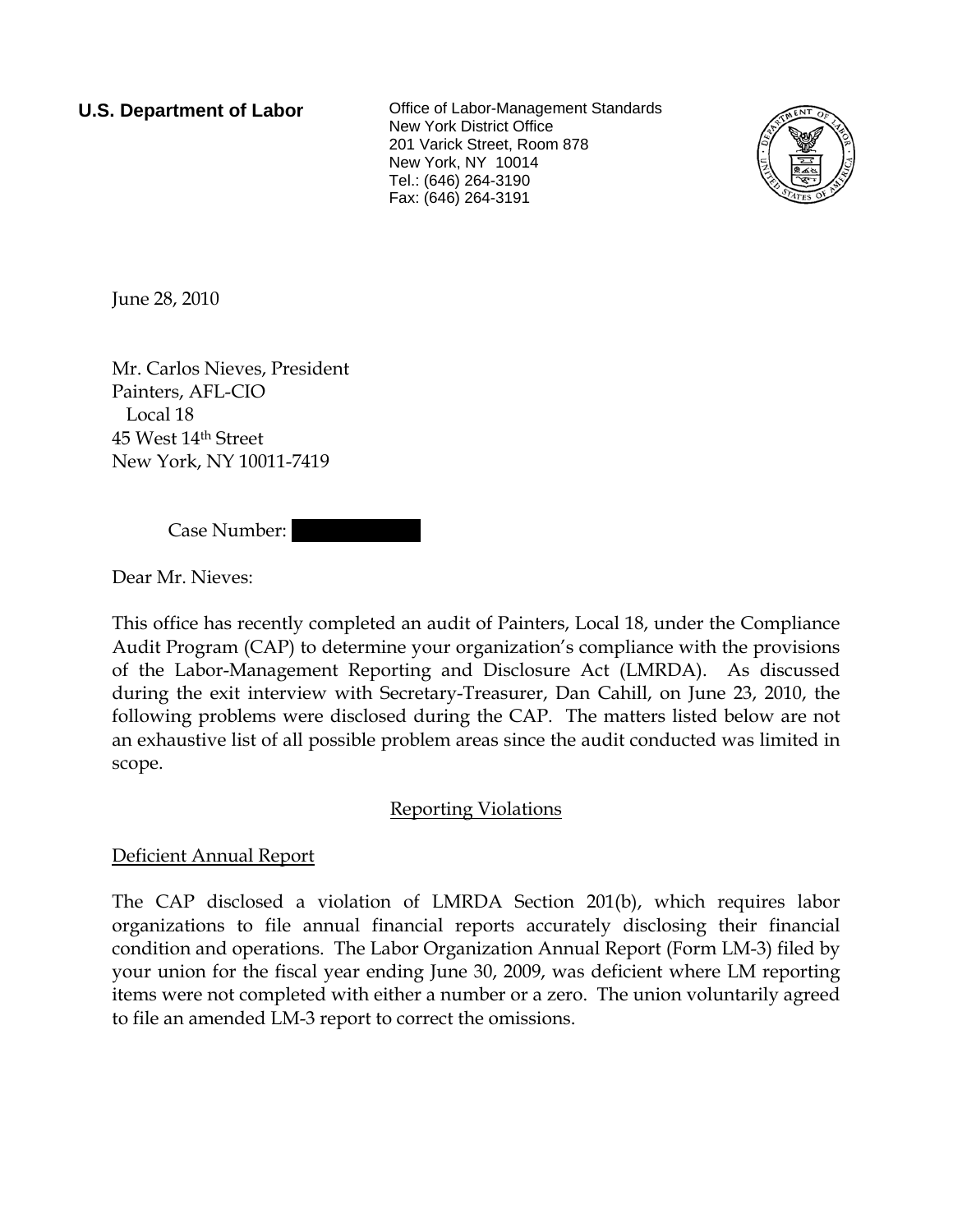Mr. Carlos Nieves June 23, 2010 Page 2 of 3

## Record Keeping Violation

### Failure to Maintain Records

Title II of the LMRDA establishes certain reporting and recordkeeping requirements. The union failed to maintain various vendor invoices substantiating expenditures. This is a violation of Section 206 of the LMRDA (Retention of Records). Section 206 requires, among other things, that adequate records be maintained for at least 5 years by which each receipt and disbursement of funds, as well as all account balances, can be verified, explained, and clarified. As a general rule, all records used or received in the course of union business must be retained. This includes, in the case of disbursements, not only the retention of original bills, invoices, receipts, and vouchers, but also adequate additional documentation, if necessary, showing the nature of the union business requiring the disbursement, the goods or services received, and the identity of the recipient(s) of the goods or services. In most instances, this documentation requirement can be satisfied with a sufficiently descriptive expense receipt or invoice.

During the exit interview, Mr. Cahill stated that the union would keep all of the invoices in the future. As agreed, if Local 18 maintains adequate documentation as discussed above, no additional enforcement action will be taken regarding these violations.

### **Other Violations**

The audit disclosed the following other violation(s):

### Inadequate Bonding

The audit revealed a violation of LMRDA Section 502 (Bonding), which requires that union officers and employees be bonded for no less than 10 percent of the total funds those individuals or their predecessors handled during the preceding fiscal year. The union voluntarily agreed to secure and maintain the correct coverage. As a result, OLMS will take no further enforcement action regarding this issue.